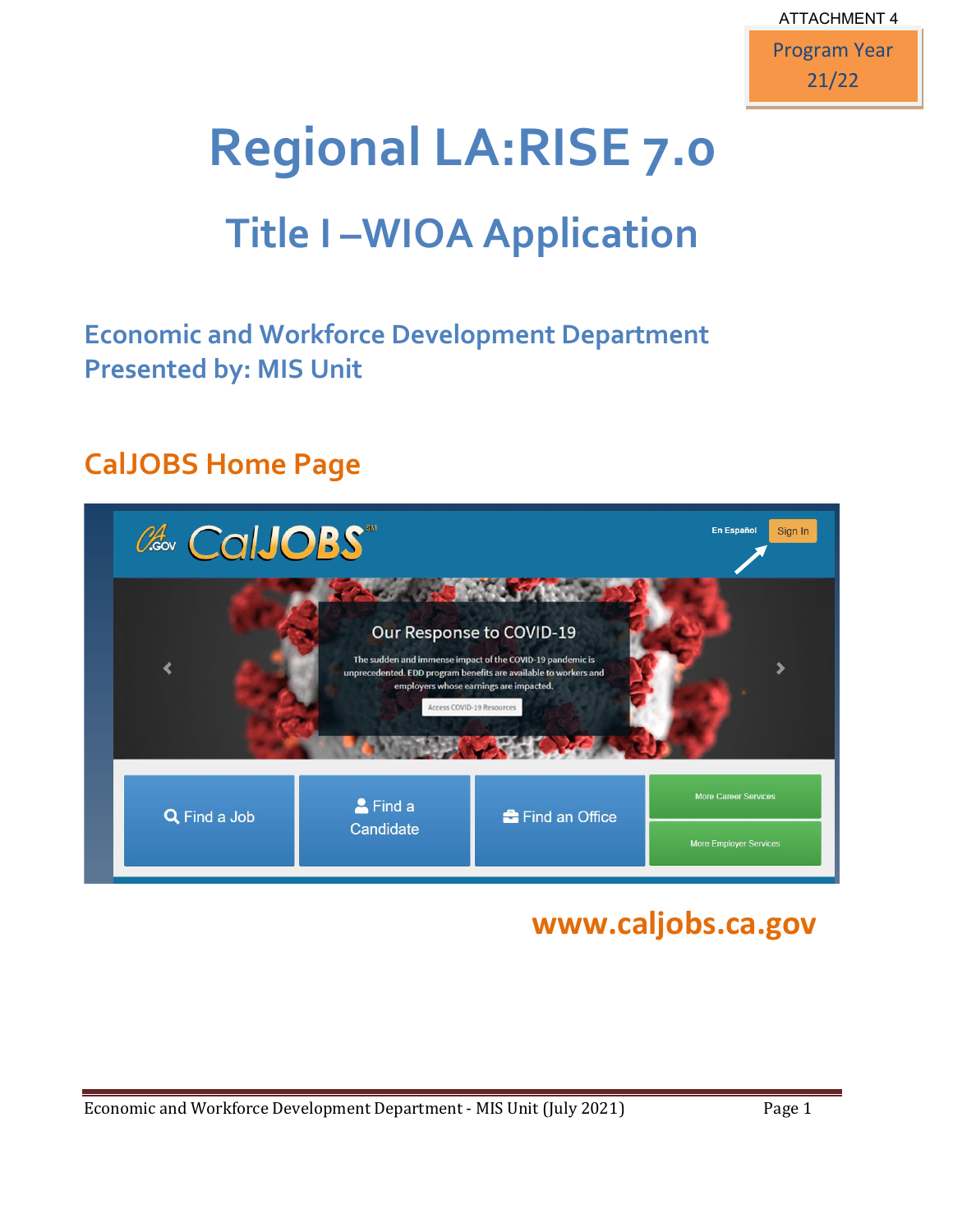# **Dashboard - Assisting an Indivdual**



Under **Services for Workforce Staff**, you must first select **Manage Individual** and click on **Assist an Individual. A search screen appears.**

\_\_\_\_\_\_\_\_\_\_\_\_\_\_\_\_\_\_\_\_\_\_\_\_\_\_\_\_\_\_\_\_\_\_\_\_\_\_\_\_\_\_\_\_\_\_\_\_\_\_\_\_\_\_\_\_\_\_\_\_\_\_\_\_\_\_\_\_\_\_\_\_\_\_\_\_\_\_

\_\_\_\_\_\_\_\_\_\_\_\_\_\_\_\_\_\_\_\_\_\_\_\_\_\_\_\_\_\_\_\_\_\_\_\_\_\_\_\_\_\_\_\_\_\_\_\_\_\_\_\_\_\_\_\_\_\_\_\_\_\_\_\_\_\_\_\_\_\_\_\_\_\_\_\_\_\_

\_\_\_\_\_\_\_\_\_\_\_\_\_\_\_\_\_\_\_\_\_\_\_\_\_\_\_\_\_\_\_\_\_\_\_\_\_\_\_\_\_\_\_\_\_\_\_\_\_\_\_\_\_\_\_\_\_\_\_\_\_\_\_\_\_\_\_\_\_\_\_\_\_\_\_\_\_\_

**Notes:**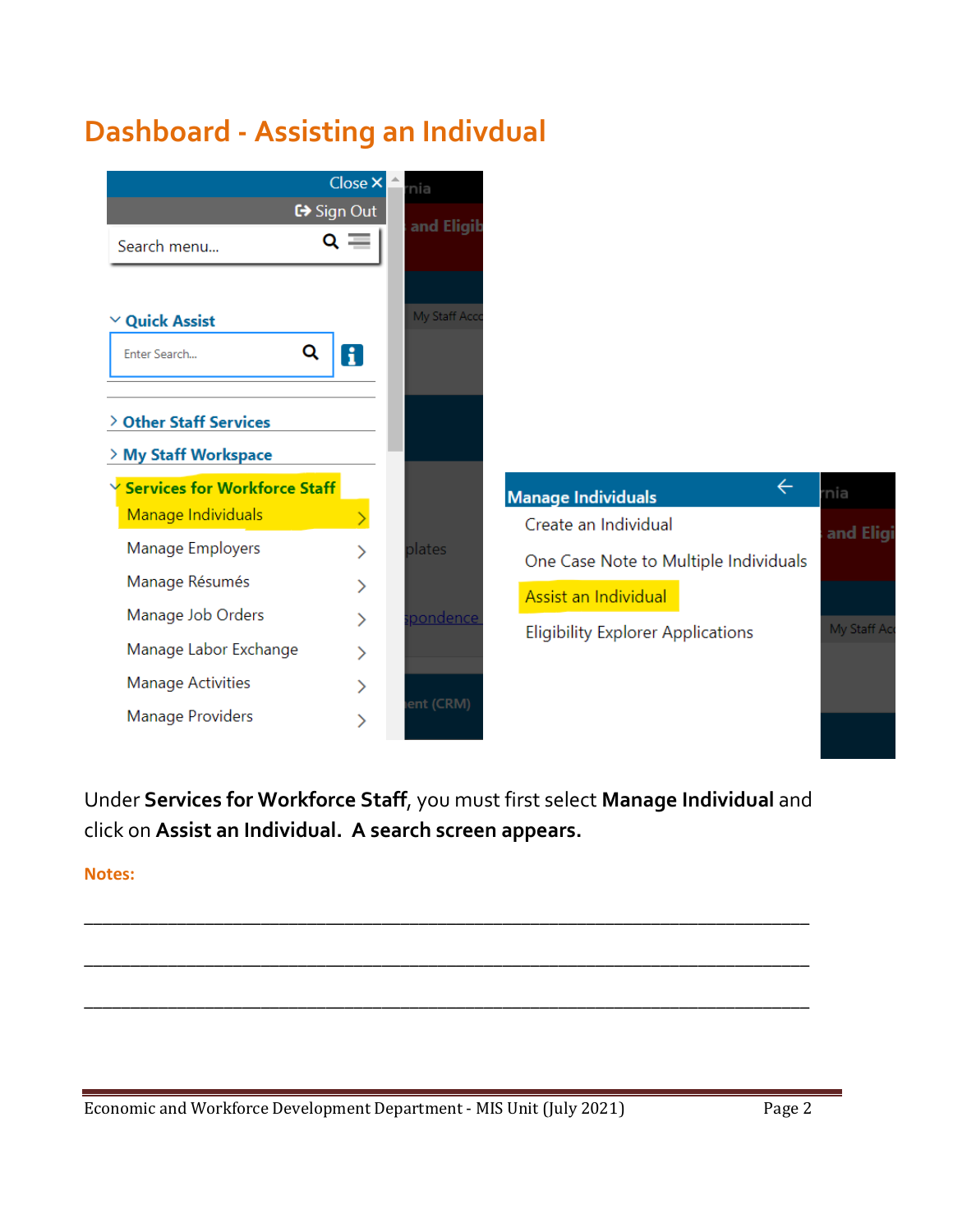### **Quick Assist**

| <b>Quick Assist</b>                                   |                          |
|-------------------------------------------------------|--------------------------|
| You have saved Individual item(s) in My Search Lists. |                          |
| Here are the 25 most recent individuals you assisted: | Assist<br>▼              |
|                                                       | [Top   Search   Bottom ] |
| General Criteria                                      |                          |
| <b>Individual Username:</b>                           |                          |
| <b>Individual User ID:</b>                            |                          |
| StateID Number:                                       |                          |
| <b>First Name:</b>                                    |                          |
| Last Name:                                            |                          |
| SSN (last 4 digits):                                  |                          |
| SSN (full number):                                    | Example: 999999999       |
| State Source ID:                                      |                          |
| State Activity ID:                                    |                          |
| Date of Birth:                                        | (mm/dd/yyyy)<br>曲        |
| Telephone Number:                                     | <b>Include Alternate</b> |

It's always recommended to enter the full social security number to verify if the individal is already in the system. If the full social security number is not available you can use any of the other search criterias.

\_\_\_\_\_\_\_\_\_\_\_\_\_\_\_\_\_\_\_\_\_\_\_\_\_\_\_\_\_\_\_\_\_\_\_\_\_\_\_\_\_\_\_\_\_\_\_\_\_\_\_\_\_\_\_\_\_\_\_\_\_\_\_\_\_\_\_\_\_\_\_\_\_\_\_\_\_\_

\_\_\_\_\_\_\_\_\_\_\_\_\_\_\_\_\_\_\_\_\_\_\_\_\_\_\_\_\_\_\_\_\_\_\_\_\_\_\_\_\_\_\_\_\_\_\_\_\_\_\_\_\_\_\_\_\_\_\_\_\_\_\_\_\_\_\_\_\_\_\_\_\_\_\_\_\_\_

\_\_\_\_\_\_\_\_\_\_\_\_\_\_\_\_\_\_\_\_\_\_\_\_\_\_\_\_\_\_\_\_\_\_\_\_\_\_\_\_\_\_\_\_\_\_\_\_\_\_\_\_\_\_\_\_\_\_\_\_\_\_\_\_\_\_\_\_\_\_\_\_\_\_\_\_\_\_

\_\_\_\_\_\_\_\_\_\_\_\_\_\_\_\_\_\_\_\_\_\_\_\_\_\_\_\_\_\_\_\_\_\_\_\_\_\_\_\_\_\_\_\_\_\_\_\_\_\_\_\_\_\_\_\_\_\_\_\_\_\_\_\_\_\_\_\_\_\_\_\_\_\_\_\_\_\_

#### **Notes:**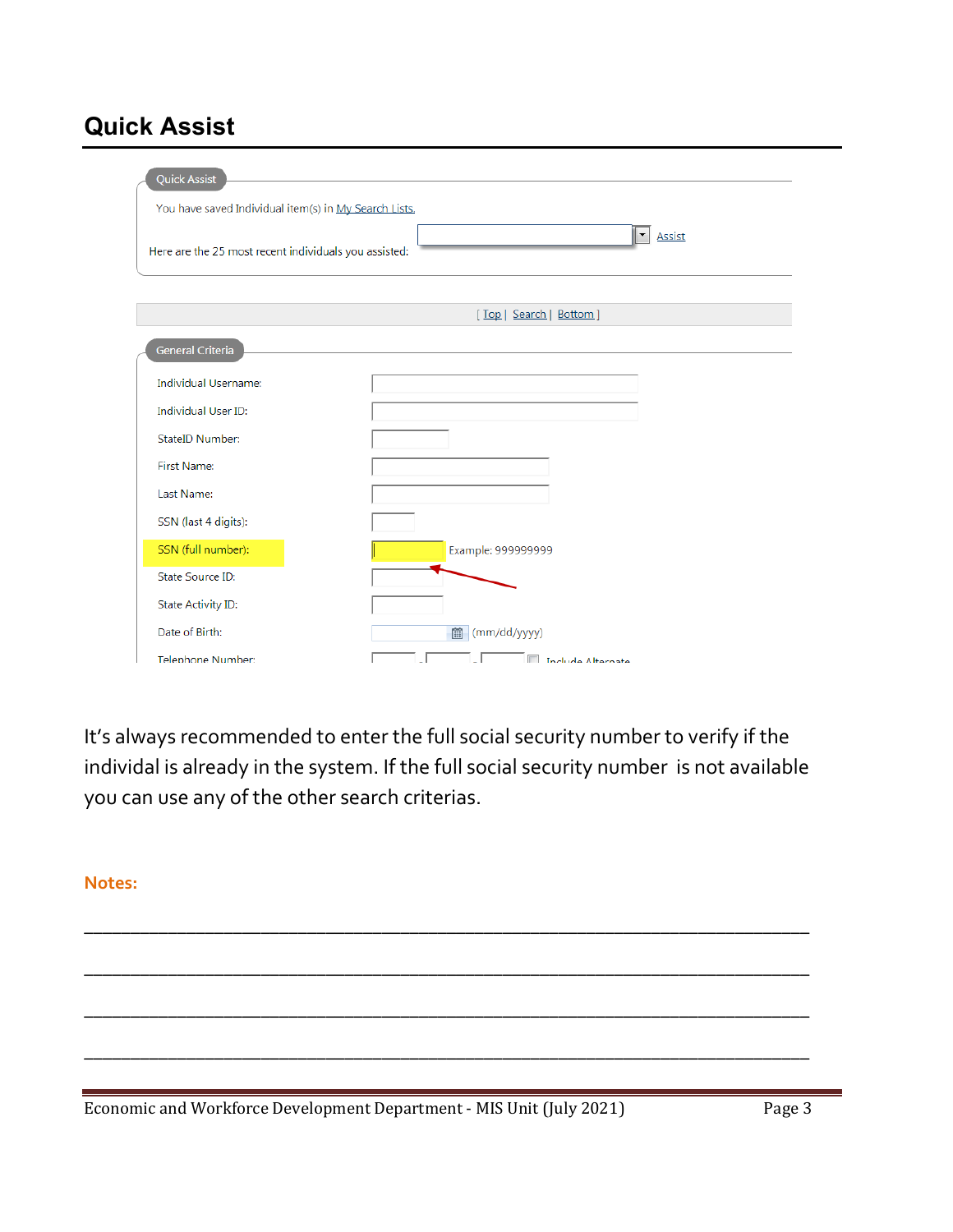# **Registration Form**

#### Staff can assist the individual with creating the Registration Form



Please enter the following login information and click the Next button when you are finished. Be sure to remember your User Name and Password. You will need them to access this system again.

#### **Login Information**

| * User Name:                            |               | Enter User Name (3 - 20 characters, and must include<br>characters, letters or numbers. Allowable characters<br>are $+ \omega$ .                                                                           |
|-----------------------------------------|---------------|------------------------------------------------------------------------------------------------------------------------------------------------------------------------------------------------------------|
| * Password:                             |               | Enter Password (8 - 20 characters, and<br>must include at least one uppercase letter,<br>one lowercase letter, one number and one<br>special character. Allowable characters are<br># @ $$$ % ^ .! $*$ +). |
| *Confirm Password:                      |               |                                                                                                                                                                                                            |
| * Security Question:                    | None Selected |                                                                                                                                                                                                            |
| * Security Question<br><b>Response:</b> |               | Special characters are not allowed.                                                                                                                                                                        |

#### **Login Information**

| * User Name:                                 | Enter User Name (3 - 20 characters, and must include<br>characters, letters or numbers. Allowable characters<br>are $+ \omega$ .                                                                            |
|----------------------------------------------|-------------------------------------------------------------------------------------------------------------------------------------------------------------------------------------------------------------|
| * Password:                                  | Enter Password (8 - 20 characters, and<br>must include at least one uppercase letter,<br>one lowercase letter, one number and one<br>special character. Allowable characters are<br># @ $$$ % ^ .!* $-$ +). |
| *Confirm Password:                           |                                                                                                                                                                                                             |
| * Security Question:<br>None Selected        | ▼                                                                                                                                                                                                           |
| <b>Security Question</b><br><b>Response:</b> | Special characters are not allowed.                                                                                                                                                                         |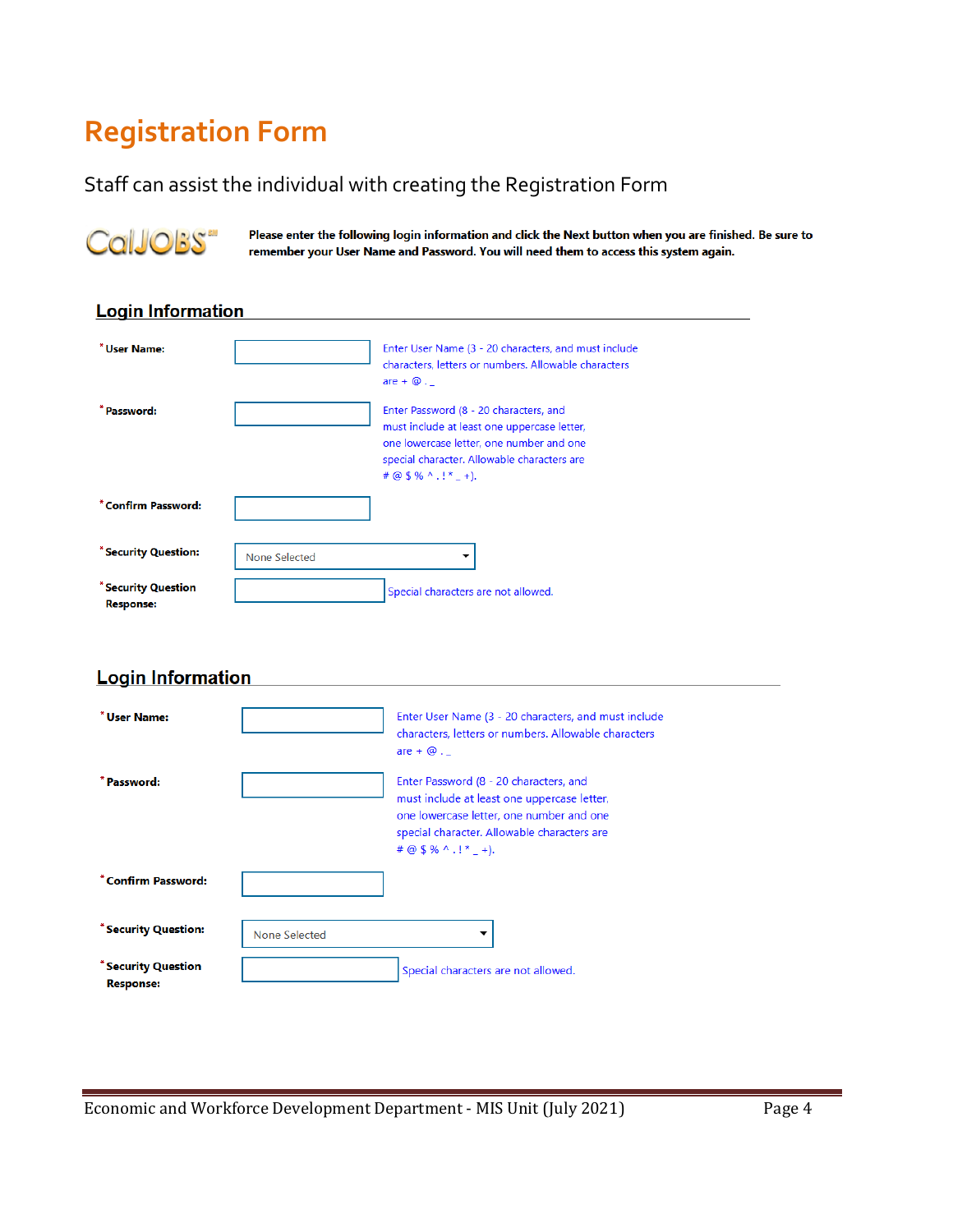#### **Proceed with completing the following sections of the Registration Form -**

- Primary Location Information
- E-mail Address
- Demographic Informatioin
- Name
- Residential Address
- Mailing Address
- Phone Number
- Preferred Notification Method
- Site Access
- Demographic Information
- Citizenship
- Disability
- Education Information
- Employment Information
- Farm Worker
- Job Title
- Job Occupation
- **Ethnic Origin**
- **Military Services**
- Public Assistance

**Note** Any boxes/controls with the red asterisk (\*) are required fields. If you do not supply an entry, a message will indicate what data is missing when you try to go to the next screen.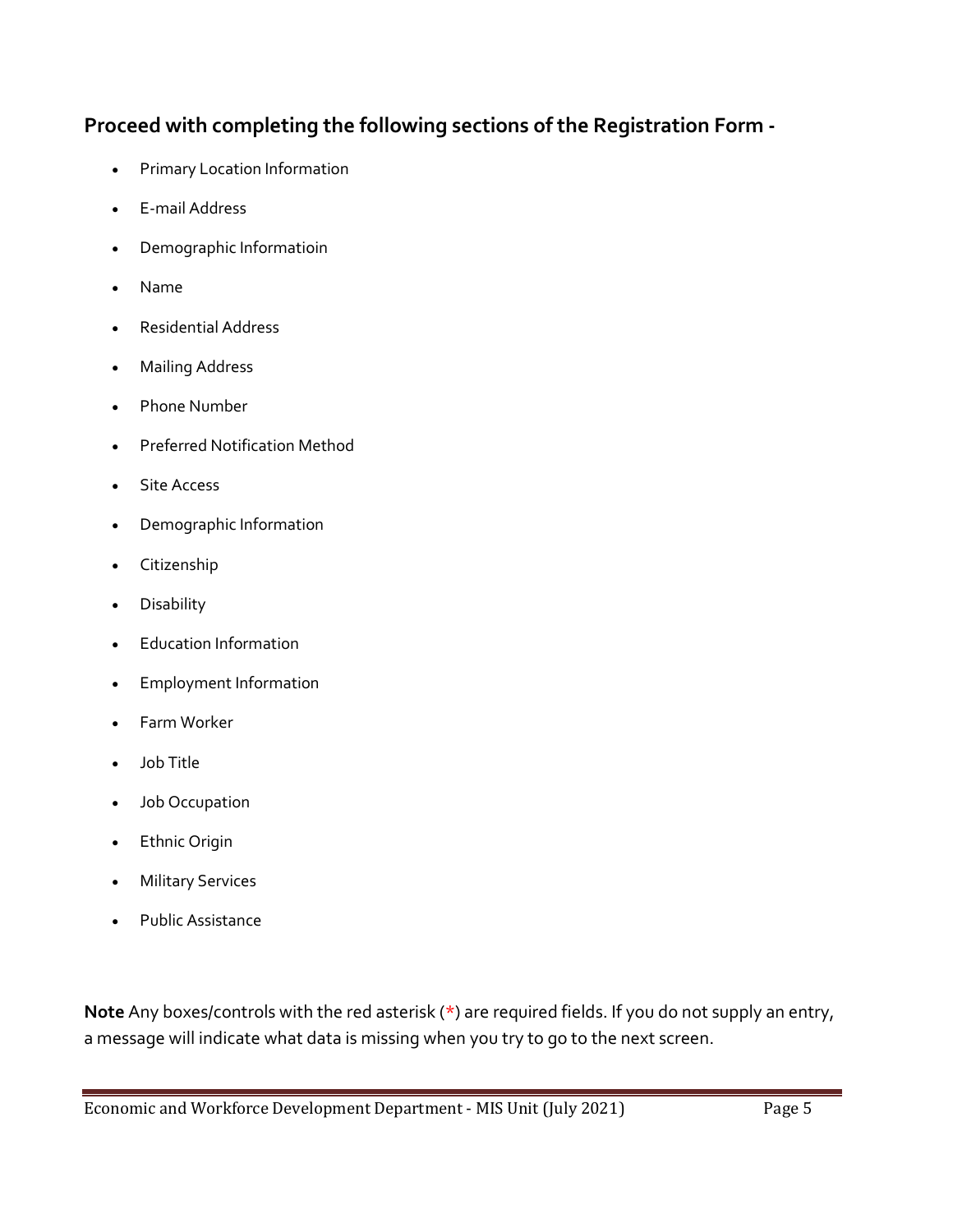# **Portfolio Section**

To create a WIOA application, navigate towards Staff Profiles > Case management Profile > Programs.



Select **Create WIOA Application.** After selecting the link, the staff member will need to verify and edit participation before proceeding with the WIOA Regional /LA RISE enrollment.

Economic and Workforce Development Department - MIS Unit (July 2021) Page 6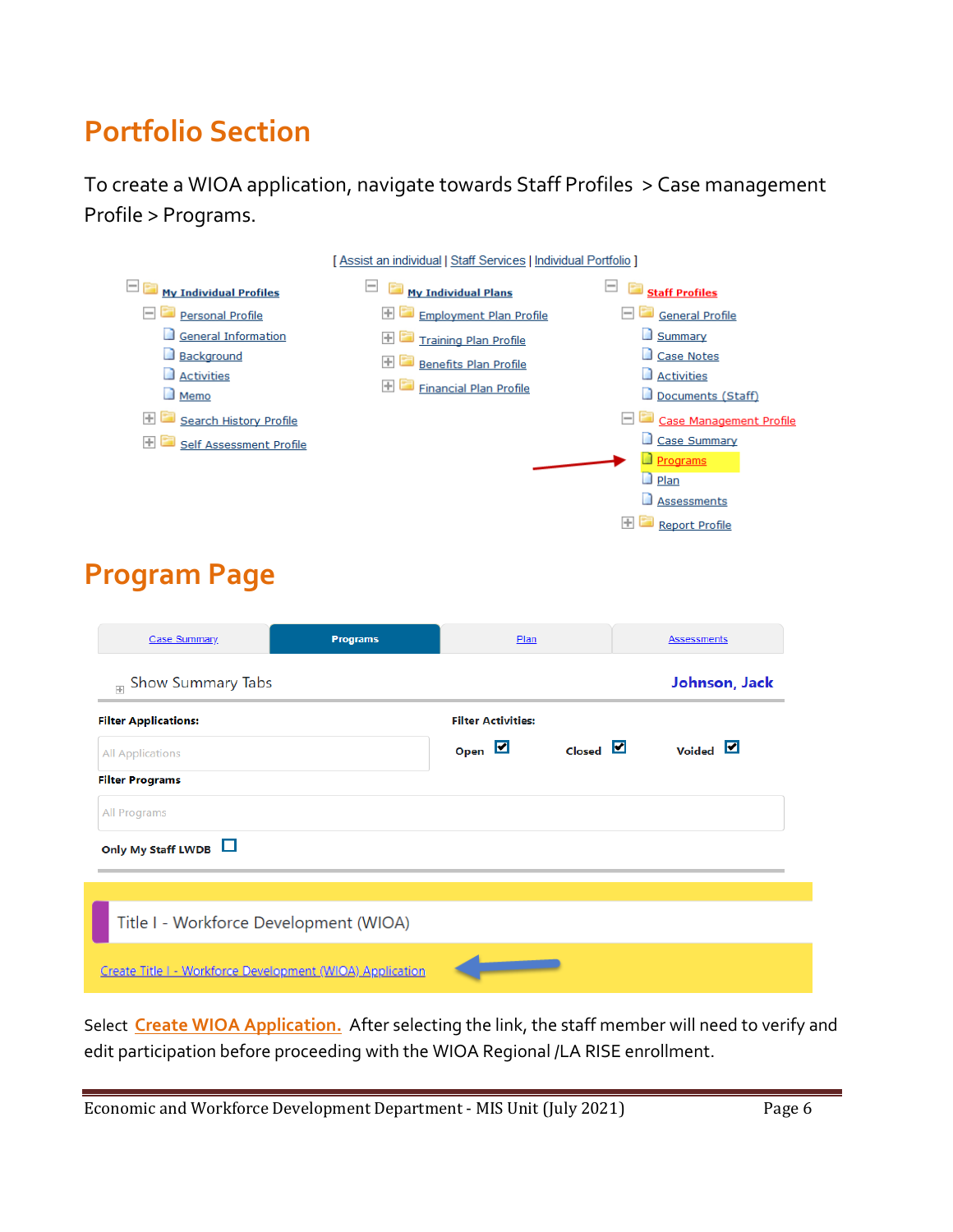# **Complete WIOA Application**

**Fill out the information below to complete this section of the application.**



Check the applicable Eligibility and select your Office Location.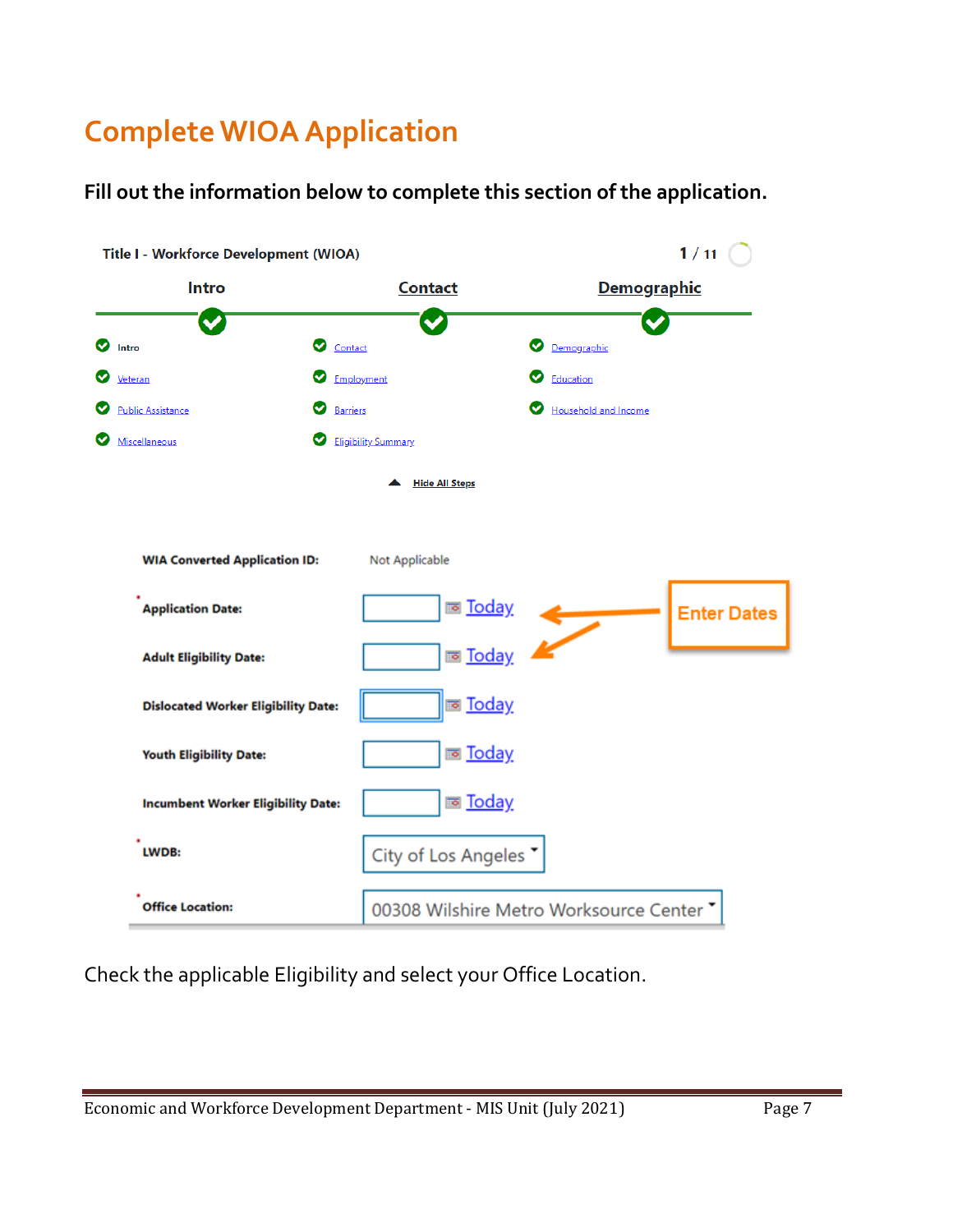**Complete the Contact Information and the Residential Address for the individual.**

| <b>Contact Information</b>                                  |                                                           |                 |    |
|-------------------------------------------------------------|-----------------------------------------------------------|-----------------|----|
|                                                             |                                                           |                 | Ã. |
| <b>First Name:</b>                                          | Troy                                                      |                 |    |
| <b>Middle Initial:</b>                                      |                                                           |                 |    |
| * Last Name (including suffix e.g. Jr.,<br>Sr., PhD, etc.): | Traper                                                    |                 |    |
| <b>Social Security Number:</b>                              | 547812731                                                 | <b>Edit SSN</b> |    |
| * SSN Verify:                                               | Verify   Scan   Upload   Link ]<br>✔ Social Security Card |                 |    |

#### **Residential Address**

| <b>Address 1:</b>  | <b>1235 Main</b>                                      |
|--------------------|-------------------------------------------------------|
| <b>Address 2:</b>  |                                                       |
| * Zip/Postal Code: | <b>Find Zip Code</b><br>90017                         |
| City:              | Los Angeles                                           |
| * State:           | California                                            |
| * County/Parish:   | Los Angeles County                                    |
| <b>Country:</b>    | <b>United States</b>                                  |
| * Address Verify:  | [ Verify   Scan   Upload   Link ]<br>Driver's License |
|                    | <b>Next</b><br><<<br><b>Back</b><br>>                 |

#### **Click Next** to save the information and proceed with completing the rest of the application.

 $\langle \rangle >> \rangle$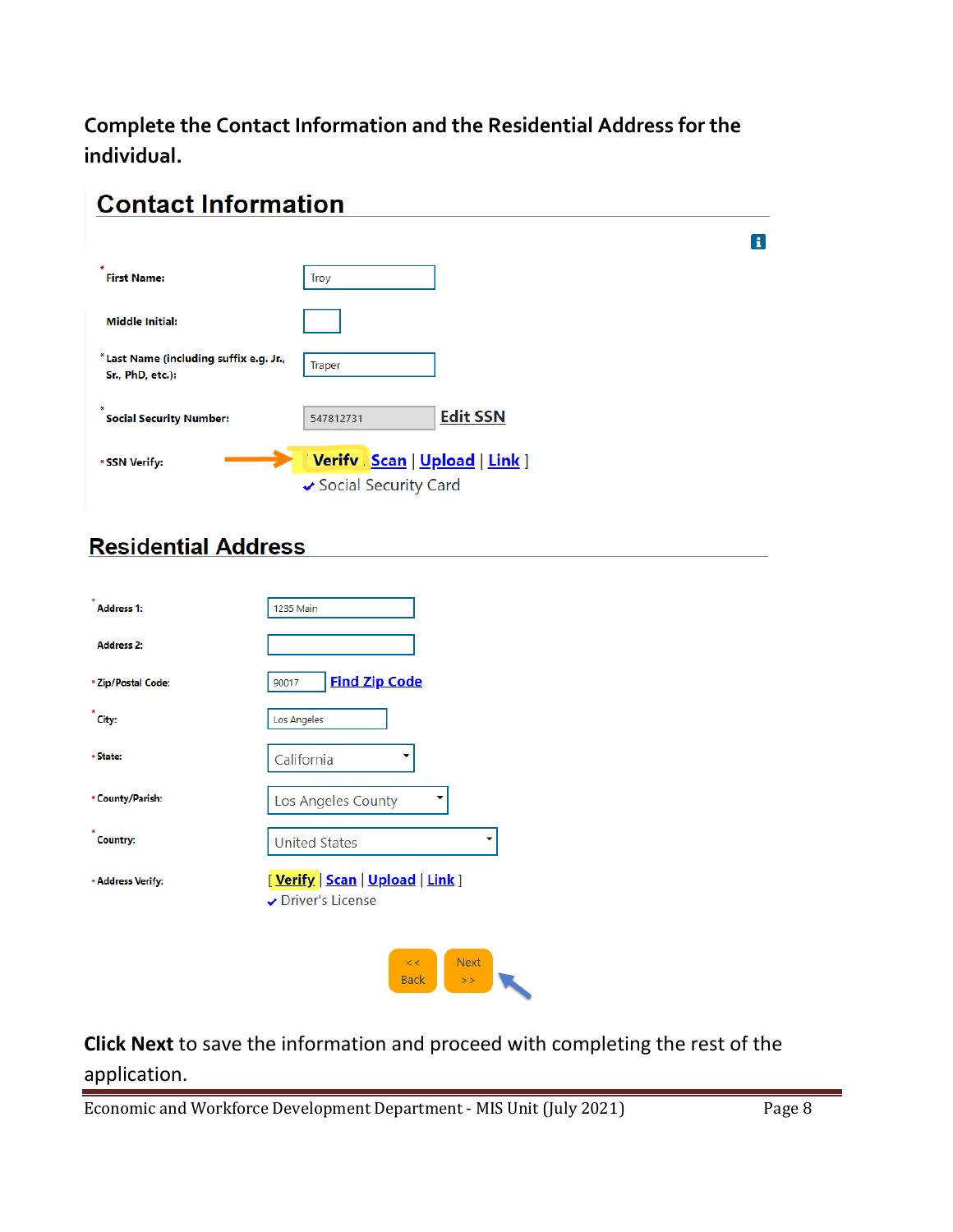# *Non-WIOA Enrollment*

**About Verifications:** There are various places throughout this application where the system will require information to be verified. If the client is **NOT ELIGIBLE FOR THE WIOA PROGRAM** and documentation is not available, click on the appropriate Verify link to select from a list of methods to confirm the data; select "Other Applicable Documentation" and type "LA RISE – Non-WIOA."

| <b>Demographic Information</b>                            |                                           |                                                                                  |   |
|-----------------------------------------------------------|-------------------------------------------|----------------------------------------------------------------------------------|---|
|                                                           |                                           |                                                                                  | H |
| *Date of Birth:                                           |                                           | 06/24/1995<br><b>Bo Edit Date Of Birth</b>                                       |   |
| *Verify:                                                  |                                           | [Verify   Scan   Upload   Link ]<br>Other Applicable Documentation, (specify)    |   |
| <b>Today's Age:</b>                                       |                                           | 24                                                                               |   |
| <b>WIOA Eligibility Age (at earliest</b><br>eligibility): |                                           | 23                                                                               |   |
| *Gender:                                                  | <b>Required</b>                           | <b>O</b> Male<br>$\bigcap$ Did not self-identify<br>$\bigcap$ Female             |   |
| *U.S. Citizenship Status:                                 |                                           | Citizen of U.S. or U.S. Territory                                                |   |
| *Verify:                                                  |                                           | [ Verify   Scan   Upload   Link ]<br>✔ Other Applicable Documentation, (specify) |   |
|                                                           | <b>Citizen Verification</b>               | Alien Registration Card (USCIS Forms I-151, I-551, I-94, I-668A, I-197, I-179)   |   |
|                                                           | Baptismal Certificate with Place of Birth |                                                                                  |   |
|                                                           | <b>Birth Certificate</b>                  |                                                                                  |   |
| DD-214                                                    |                                           |                                                                                  |   |
|                                                           | Food Stamp Records                        |                                                                                  |   |
|                                                           |                                           | Foreign Passport Stamped Eligible to Work                                        |   |
|                                                           | <b>Hospital Birth Record</b>              |                                                                                  |   |
|                                                           | Naturalization Certification              |                                                                                  |   |
|                                                           | Public Assistance Records                 |                                                                                  |   |
|                                                           | United States Passport                    |                                                                                  |   |
|                                                           | Native American Tribal Document           |                                                                                  |   |
|                                                           |                                           | Alien Registration Card Indication right to work                                 |   |
|                                                           | Voter Registration Card                   |                                                                                  |   |
|                                                           |                                           | Other Applicable Documentation, (specify)                                        |   |
| Non-WIOA LA RISE                                          |                                           |                                                                                  |   |
|                                                           |                                           | Reset                                                                            |   |
|                                                           |                                           |                                                                                  |   |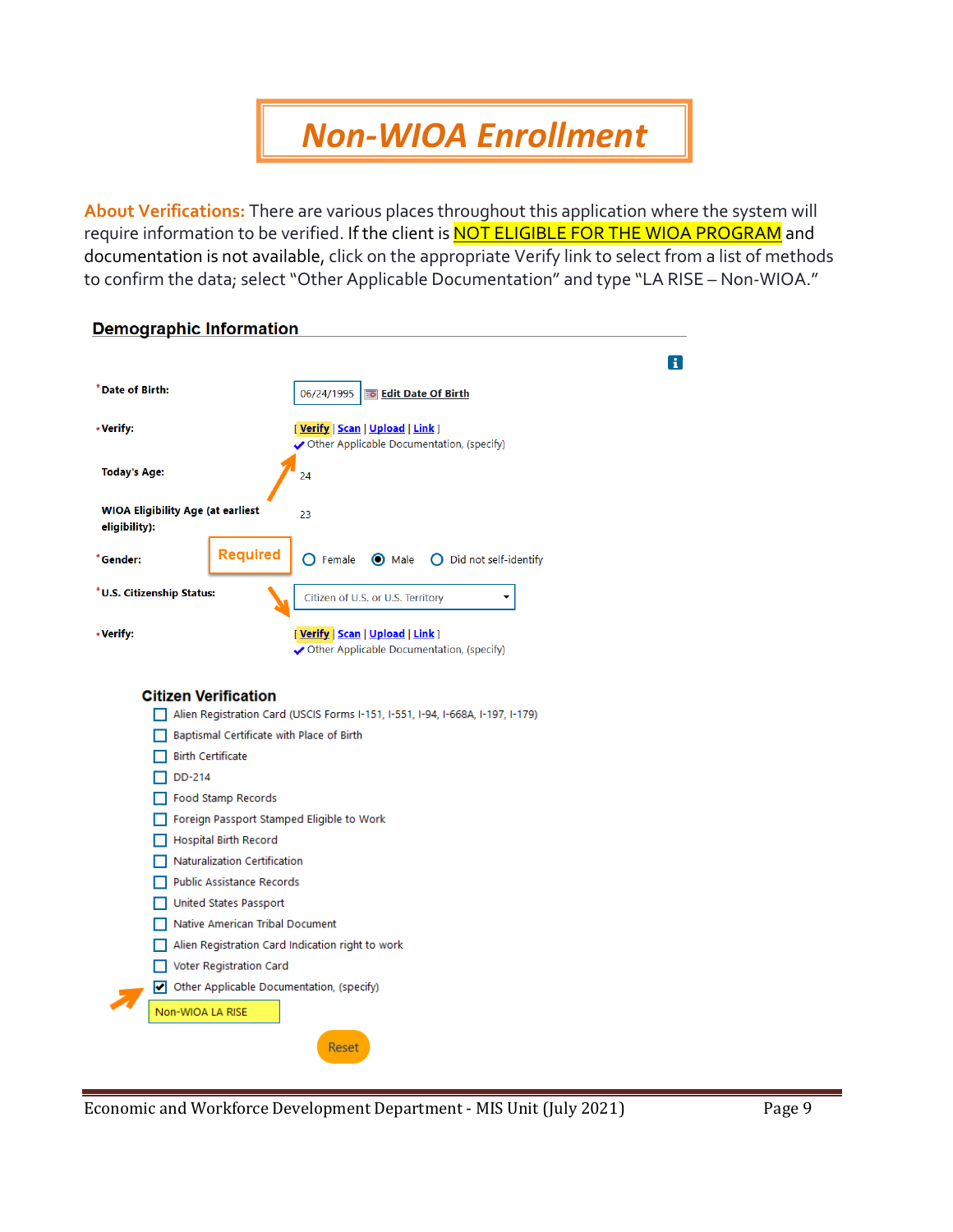# **Eligibility Summary**

The Progression Bar will identify all the forms completed in green. The Eligibility Summary tab will be the last page of the application and will highlight the eligible program.



#### **How to use a Local Grant Code**

A Local Grant Code allows staff to create activities within a Titile I Application using a Local Funded Grant. A Local Funded Grant is defined by the LWDB and is not one of the WIOA grants (Adult, DW, Youth, etc.). Staff is required to report the first activity in the WIOA Program and then enter the Local Grant Code (same day).

#### **Using the Local Grant Code consists of two steps:**

- 1. Activate the Local Grant using the WIOA Title I Application
- 2. Add the Local Grant under the related Activity Code

#### *Note –*

**If the participant is NOT Eligible for the WIOA Program, the staff will follow these steps:**

- 1. Complete the WIOA Title I Application
- 2. Inactivate the WIOA Title I Eligibility (Eligibility Summary Page)
- 3. Add the Local Grant Code (LA City Measure H LAO959 **or** LA City General Fund LAI 515)
- 4. Create Non-WIOA Local Grant Code Activity Code 321 Transitional Job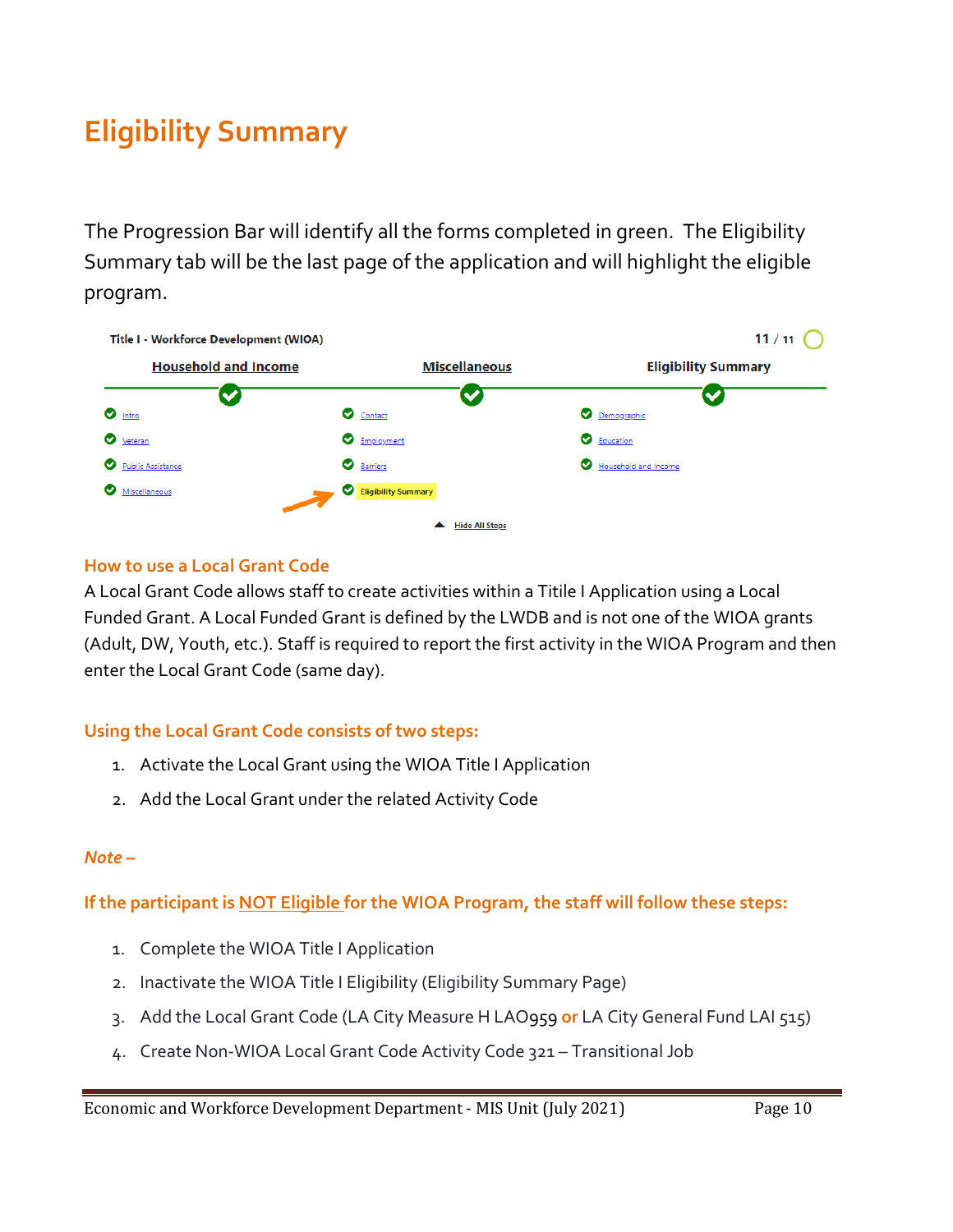*WIOA Enrollment*

**Workforce Innovation and Opportunity Act (WIOA) Eligibility Information** 

| <b>Applicant Eligibility</b> |                 |                                    |                                                                           |                                                  |                 |  |
|------------------------------|-----------------|------------------------------------|---------------------------------------------------------------------------|--------------------------------------------------|-----------------|--|
|                              | No.             |                                    | All Eligible WIOA Enrollments will<br>have the green bar - Eligible "YES" |                                                  |                 |  |
| <b>Eligible</b>              | <b>Priority</b> |                                    |                                                                           | <b>Reason(s) Not Eligible</b>                    | <b>Action</b>   |  |
| <b>Yes</b>                   |                 |                                    |                                                                           |                                                  | $\Box$ Inactive |  |
| Undetermined                 |                 |                                    |                                                                           | No DW Eligibility Date.                          | $\Box$ Inactive |  |
| Undetermined                 |                 |                                    |                                                                           | No Youth Eligibility Date.                       | $\Box$ Inactive |  |
|                              |                 | Applicant meets the definition for | <b>Income Table</b>                                                       | <b>Calculated</b><br><b>Exception/Limitation</b> |                 |  |

Basic Skills Deficient, PA = Public Assistance, LI = Low Income, SLP

*Non-WIOA Enrollment*

**For individuals that DO NOT QUALIFY FOR THE WIOA PROGRAM, staff must click on the "Inactive Box" to enroll the client using Title I WIOA Application for the Regional LA RISE only.**

**Workforce Innovation and Opportunity Act (WIOA) Eligibility Information** 

| <b>Applicant Eligibility</b> |                                    |                 |                                                  |                                                                                                                   |                 | п |
|------------------------------|------------------------------------|-----------------|--------------------------------------------------|-------------------------------------------------------------------------------------------------------------------|-----------------|---|
| low income:                  | Applicant meets the definition for | <b>No</b>       |                                                  | Click the Inactive box for all<br><b>Non-WIOA Enrollments</b>                                                     |                 |   |
| <b>Income Table:</b>         |                                    |                 | <b>Income Table</b>                              |                                                                                                                   |                 |   |
| Program                      | <b>Eligible</b>                    | <b>Priority</b> | <b>Calculated</b><br><b>Exception/Limitation</b> | <b>Reason(s) Not Eligible</b>                                                                                     | <b>Action</b>   |   |
| Adult                        | Undetermined                       |                 |                                                  | No Adult Eligibility                                                                                              | Inactive        |   |
| <b>Dislocated</b><br>Worker  | Undetermined                       |                 |                                                  | No DW Eligibility Date.                                                                                           | $\Box$ Inactive |   |
| Youth                        | Undetermined                       |                 |                                                  | No Youth Eligibility Date.                                                                                        | $\Box$ Inactive |   |
|                              |                                    |                 |                                                  | VET = Veteran, BSD = Basic Skills Deficient, PA = Public Assistance, LI = Low Income, SLP = Additional Priorities |                 |   |

Economic and Workforce Development Department - MIS Unit (July 2021) Page 11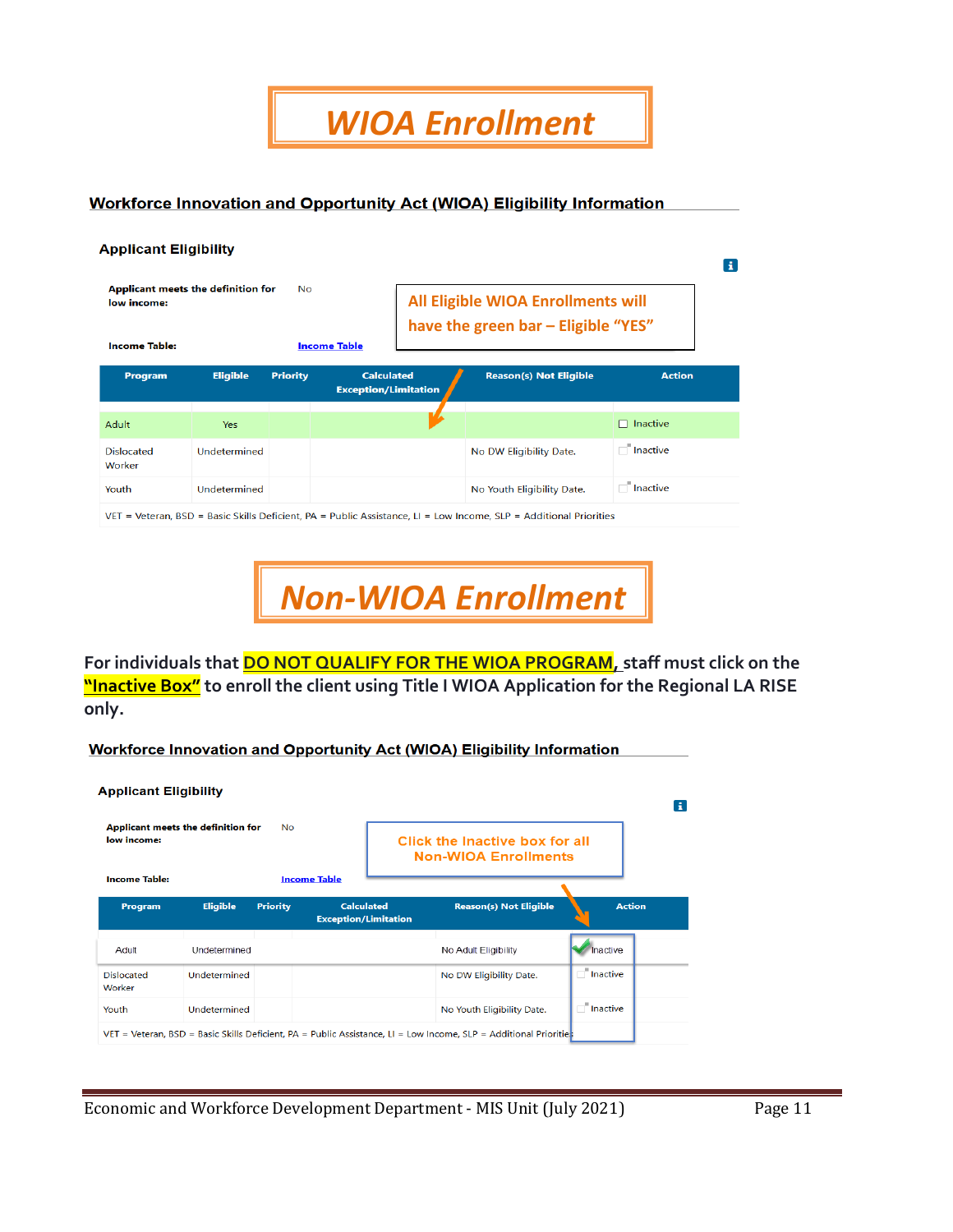### **LOCAL GRANT - WIOA & Non-WIOA**

**Non-WIOA Grants** 

Proceed by selecting the Non-WIOA **Local Grant** and select "Next" at the bottom of the page. This will apply to **ALL** WIOA and Non-WIOA REGIONAL LA RISE Enrollments.

#### **Non-WIOA Special Grants:**  $O$  Yes  $O$  No Not Applicable  $\Box$  Inactive **Local Funded Grants:**  $\bigcap$  Yes  $\bigcap$  No Not Applicable  $\Box$  Inactive **Select ONLY ONE Local Grant Code**

Once you click on "View Available Grants" select "Add" the Required Regional LA Rise Program.

# **1.LA City Measure H Fund – Add Local Grant Code LAO 959**

| <b>Grant Type</b>                           | <b>Grant ID</b> | <b>Grant Name</b> | Local Grant Code Date Added | <b>Action</b> |
|---------------------------------------------|-----------------|-------------------|-----------------------------|---------------|
| Local Funded Grant   614   Regional LA RISE |                 |                   | LAO959                      | Add           |
|                                             |                 |                   |                             |               |

# **2.LA City General Fund – Add Local Grant Code LAI 515**

| <b>Grant Type</b>         | <b>Grant ID</b> | <b>Grant Name</b>                 |               | Local Grant Code Date Added | <b>Action</b> |
|---------------------------|-----------------|-----------------------------------|---------------|-----------------------------|---------------|
|                           |                 |                                   |               |                             |               |
| <b>Local Funded Grant</b> | 718             | LA: RISE City General Fund (EWDD) | <b>LAI515</b> |                             | Add           |

The **"Local Funded Grant"** section applies to those programs that are not reported to the State and are funded locally.

Go to the bottom of the page an select Finish.

From this point, staff will be taken to create participation and will be able to create activity codes.

Economic and Workforce Development Department - MIS Unit (July 2021) Page 12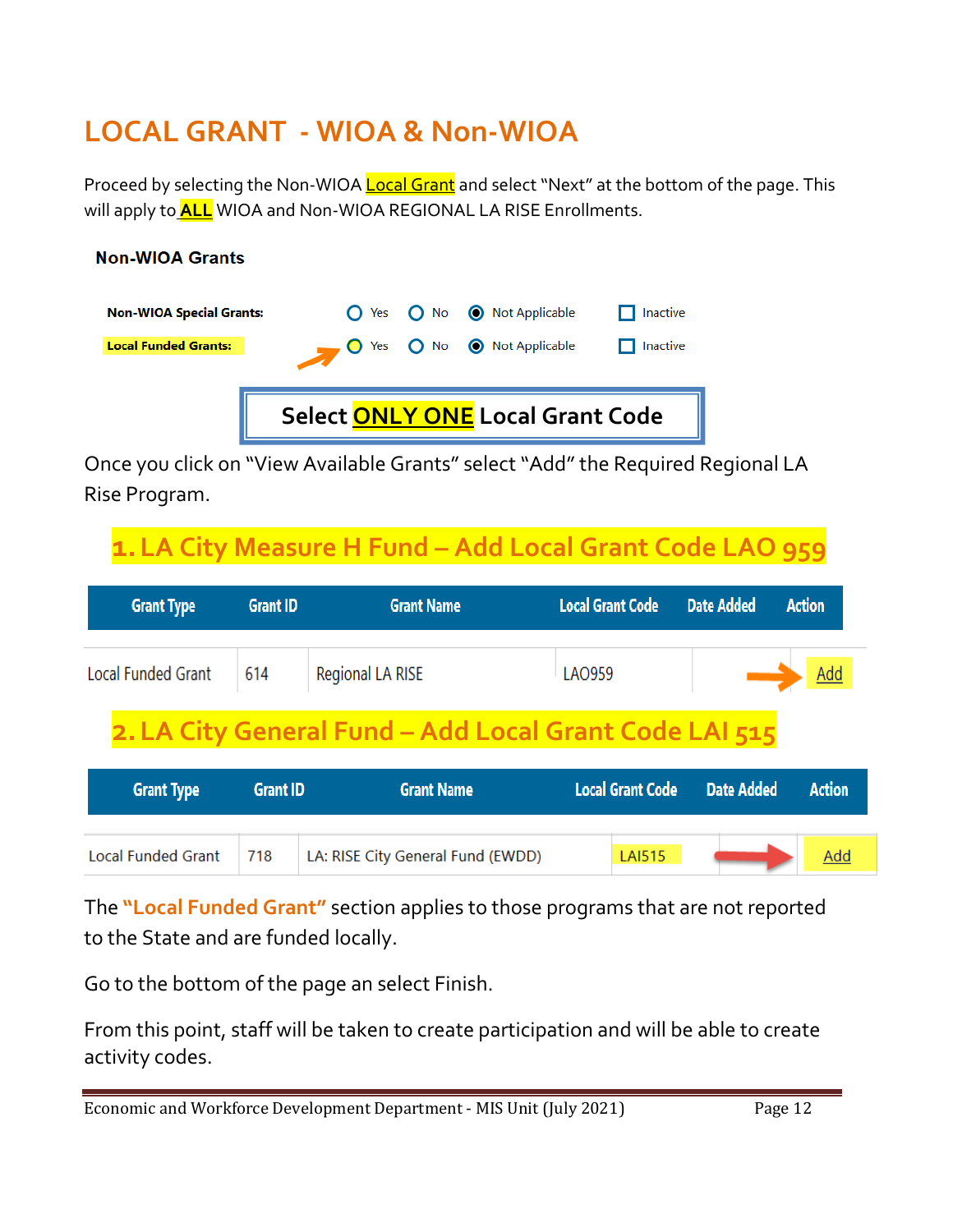**WIOA & Non-WIOA**

### **Activity Page**

|                 | General<br><b>Information</b> | <b>Service</b><br>Provider | <b>Enrollment</b><br>Cost                                                                                             | <b>Financial</b><br>Aid | <b>Enrollment</b><br><b>Budget</b> | <b>Budget</b><br>Planning |                      | Closure<br><b>Information</b>                                                                                                   |
|-----------------|-------------------------------|----------------------------|-----------------------------------------------------------------------------------------------------------------------|-------------------------|------------------------------------|---------------------------|----------------------|---------------------------------------------------------------------------------------------------------------------------------|
| <b>Address:</b> |                               |                            |                                                                                                                       |                         | a.                                 |                           | <b>WIOA Eligible</b> |                                                                                                                                 |
|                 | <b>Application Summary:</b>   |                            | Program: Title I - Workforce Development (WIOA)<br>Application Date:3/18/2019<br>Earliest Eligibility Date:03/18/2019 |                         |                                    |                           |                      | Staff will first enroll the individual<br>in the Adult/DW Program and<br>then create the Local Grant Code<br>(Identifier code). |
|                 | <b>Participation Date:</b>    | 03/18/2019                 |                                                                                                                       |                         |                                    |                           |                      |                                                                                                                                 |
| Group:          | <b>Customer Program</b>       |                            | <b>None Selected</b><br><b>None Selected</b>                                                                          |                         |                                    |                           |                      |                                                                                                                                 |
| LWDB:           |                               |                            | 10B - Adult - Individualized Services/Training<br>98 - Local Funded Grant                                             |                         |                                    |                           |                      |                                                                                                                                 |
|                 | <b>Office Location:</b>       |                            | LWDB cannot be modified if staff has local region assignment.<br>None Selected                                        |                         | ▼                                  |                           |                      |                                                                                                                                 |
|                 | <b>Agency Code Search:</b>    | <b>Click Here</b>          |                                                                                                                       |                         |                                    |                           |                      |                                                                                                                                 |
|                 | <b>Agency Code:</b>           |                            |                                                                                                                       |                         |                                    |                           |                      |                                                                                                                                 |

#### **WIOA Eligible**

• If a participant is WIOA Eligible, create the first activity using the Adult or DW Activity Program and then create the Local Grant Code by selecting **"98 – Local Funded Grant."**

#### **Non – WIOA Eligible**

• Under the Customer Program Group in the General Information tab, select – **"98 – Local Funded Grant."**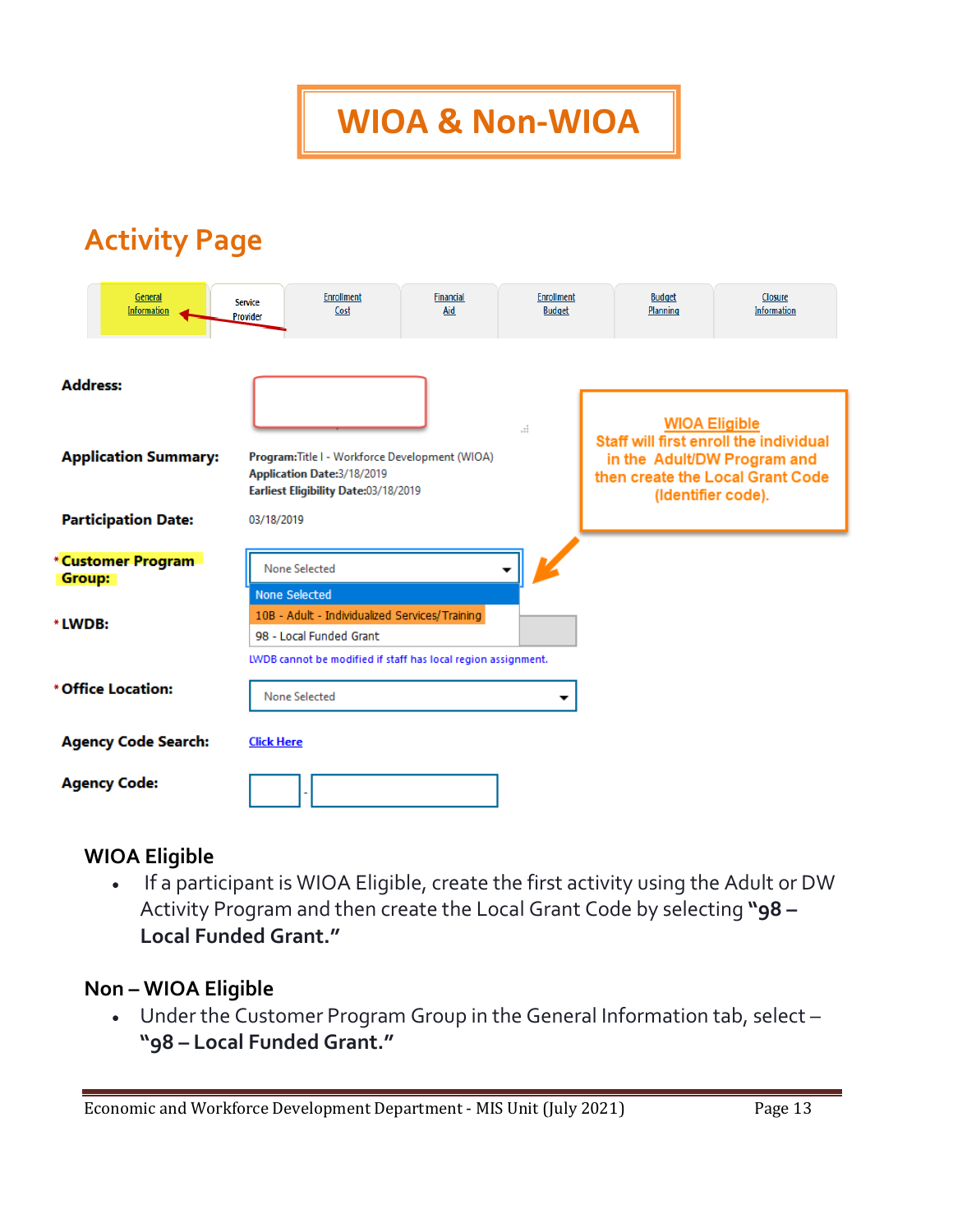

- 1. Click on the Select Activity Code link to select the appropriate activity for the enrollment. Make sure to include all dates for the activity.
- 2. Enter the Projected Begin Date, Actual Begin Date and Projected End Date for the activity. If it is a one day activity, all three dates would be the same.

**Projected Begin Date and Actual Begin Date** – The system will only accept a date that is within the last 30 days. **This is the 30-day lockdown**.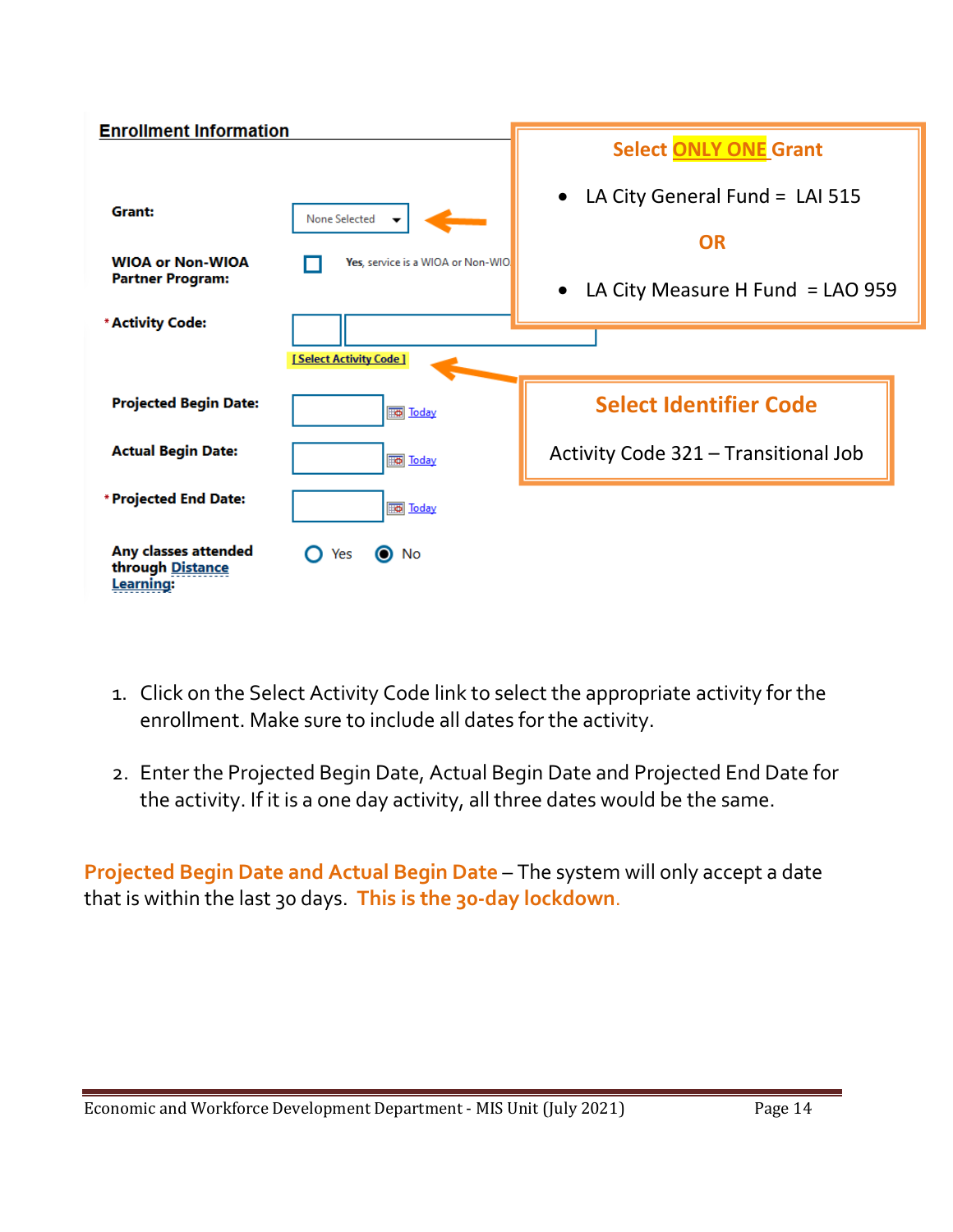### **Sample of Title I WIOA Activities**

| <b>Status</b>                                 | <b>Activity /</b><br><b>Provider</b>                             | <b>Actions</b>   | <b>Funding /</b><br><b>Grant</b>              | <b>Projected Begin</b><br><b>Date</b> | <b>Actual Begin</b><br><b>Date</b> | <b>Projected End</b><br><b>Date</b> | <b>Actual End Date</b>                 |  |  |  |  |
|-----------------------------------------------|------------------------------------------------------------------|------------------|-----------------------------------------------|---------------------------------------|------------------------------------|-------------------------------------|----------------------------------------|--|--|--|--|
| $\bullet$                                     | 200 - Individual<br>Counseling<br>No Provider<br>Information     | (W)              | Adult                                         | 07/23/2019                            | 07/23/2019                         | 06/30/2020                          | Close                                  |  |  |  |  |
| $\bullet$                                     | 102 - Initial<br><b>Assessment</b><br>No Provider<br>Information | $\mathbf w$      | Adult                                         | 07/23/2019                            | 07/23/2019                         | 07/23/2019                          | 07/23/2019<br>Successful<br>Completion |  |  |  |  |
| $\bullet$                                     | $101 -$<br>Orientation<br>No Provider<br>Information             | $\bf \bm \omega$ | Adult                                         | 07/23/2019                            | 07/23/2019                         | 07/23/2019                          | 07/23/2019<br>Successful<br>Completion |  |  |  |  |
| $\bullet$                                     | $321 -$<br><b>Transitional</b>                                   | $(\mathbf{w})$   | Local<br><b>Funded</b>                        | 07/23/2019                            | 07/23/2019                         | 07/23/2019                          | 07/23/2019<br>Successful               |  |  |  |  |
|                                               | Job<br>No Provider<br>Information                                |                  | Grant<br>LAO959 -<br><b>Regional LA</b>       |                                       | LA City Measure H                  |                                     | Completion                             |  |  |  |  |
|                                               |                                                                  |                  | <b>RISE</b>                                   |                                       |                                    |                                     |                                        |  |  |  |  |
| OR<br><b>Only select one Local Grant Code</b> |                                                                  |                  |                                               |                                       |                                    |                                     |                                        |  |  |  |  |
| (o                                            | 321 – Transitional                                               | $\bf{w}$         | <b>Local Funded Grant</b>                     |                                       | 09/06/2019<br>09/06/2019           | 06/30/2020                          | Close                                  |  |  |  |  |
|                                               | Job<br>No Provider<br>Information                                |                  | LAI515 - LA: RISE City<br><b>General Fund</b> |                                       |                                    | LA City General Fund                |                                        |  |  |  |  |

Close the **Local Funded Grant Activity 321 – Transitional Job** using the same **Begin and End Dates**. Select the Status as **Successful Completion.**

• Follow the **WIOA Duration Period** for all WIOA activities.